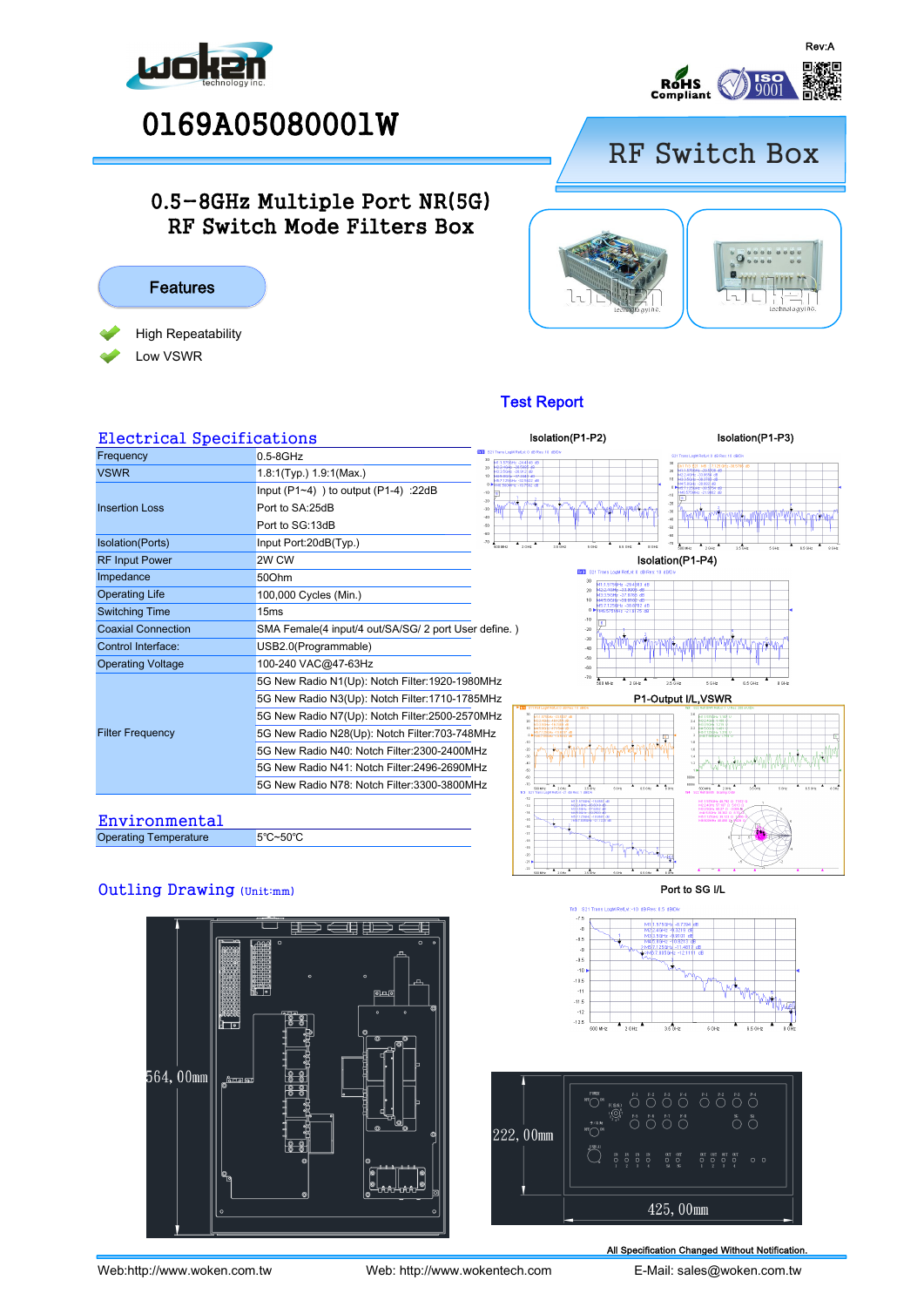

# Switch Box Scenario

5G NR Test Application and 4x4 MIMO functional, it can test RF signals (Major or Harmonic), based

on subsystems, and/or full base station equipment at every 5G band.

Scenario 1 : DUT Signals for LTE/FDD Conformance Testing verification

Base on 5G NR Base Station Receiver Tests. Verification of 3GPP defines the Radio Frequency (RF)

conformance testing.

Scenario 2: DUT RF for Receiver characteristics verification

The reference sensitivity power level REFSENS is the minimum mean power applied to each one of the

UE antenna ports for all UE categories.